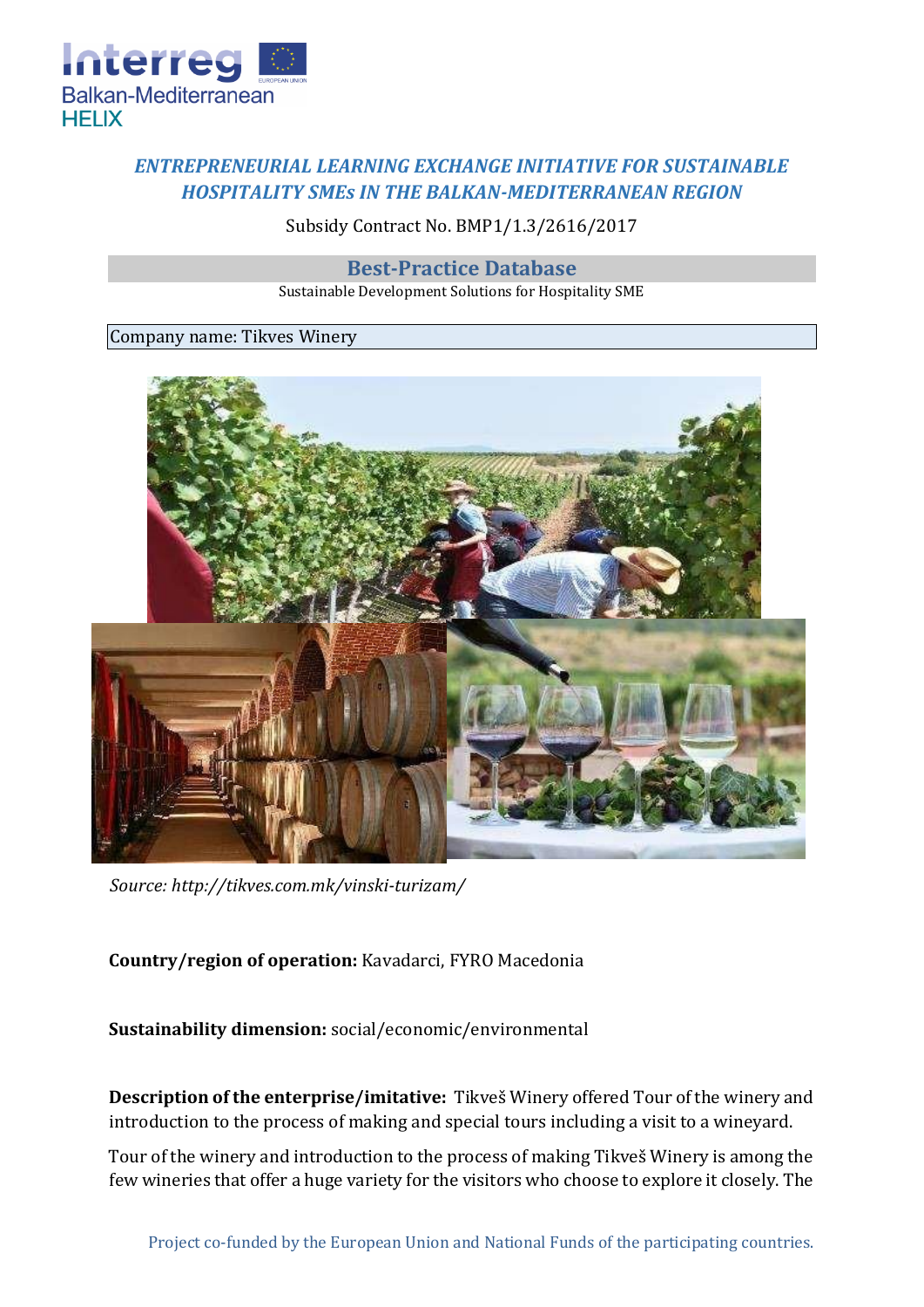

visit to the winery begins with a 30-minute walk for acquainting with the method of production and technology that Tikveš uses in the creation of its unique wines. The modern production equipment reflects the recent investments and vision of development of the winery, while each of the oak barrels in the wine cellar tells about the history, past harvests, challenges and successes that build the fascinating Tikveš story. Impressions of the visit are completed with tasting of the wines at the restaurant, located in the underground part of the winery, where the Tikveš team will guide you through the magical world of flavors of finest cuisine and wine, perfectly combined to round up this unique experience.

If you love nature and want to satiate with beautiful wineyards scenery, then you can choose one of the tours that include a visit to a site well-known both for its beauty and the quality of the grapes grown there. We offer the opportunity to visit Barovo, situated on the slopes of Mount Kozuv, in the peace and tranquility of untouched nature. The freshness of the mountain air and the warm airflows from the Aegean create ideal conditions for growing grapes of exceptional quality. On the spot, you will learn more about what is necessary to produce premium wine, while the walk through the wineyards will abound with interesting information about growing high-quality grapes You can decide to visit Lepovo and enjoy the sunbathed hills, where the elements of nature have blended to create amazing conditions for growing high-quality grapes. The walk through the wineyards will discover the unique features of the soil, but also the influence of the sun and wind in creating the rich flavors of the grapes grown here. The tours including wineyard visits are available from 15 April to 15 October. Their realization requires at least 6 people present and is subject to prior reservation of at least 7 days. Apart from the visit of the wineyards, these tours also include sightseeing of local landmarks.

**Social/ community impact sought:** Act as an integral part of our broader surroundings by taking care about the community in which we live and work and by providing support for its wellbeing.

**Stakeholders:** local community, local business sector, suppliers

**Approach applied:** Continually follow the needs and expectations of consumers and clients. They are in the center of each our activity and are the basis for our future business proposals and solutions.

**Innovation applied:** professionalism and professional conduct imply building personal and professional integrity and credibility, completing our duties and obligations in a responsible, timely and quality manner, as well as loyalty to the company and its objectives.